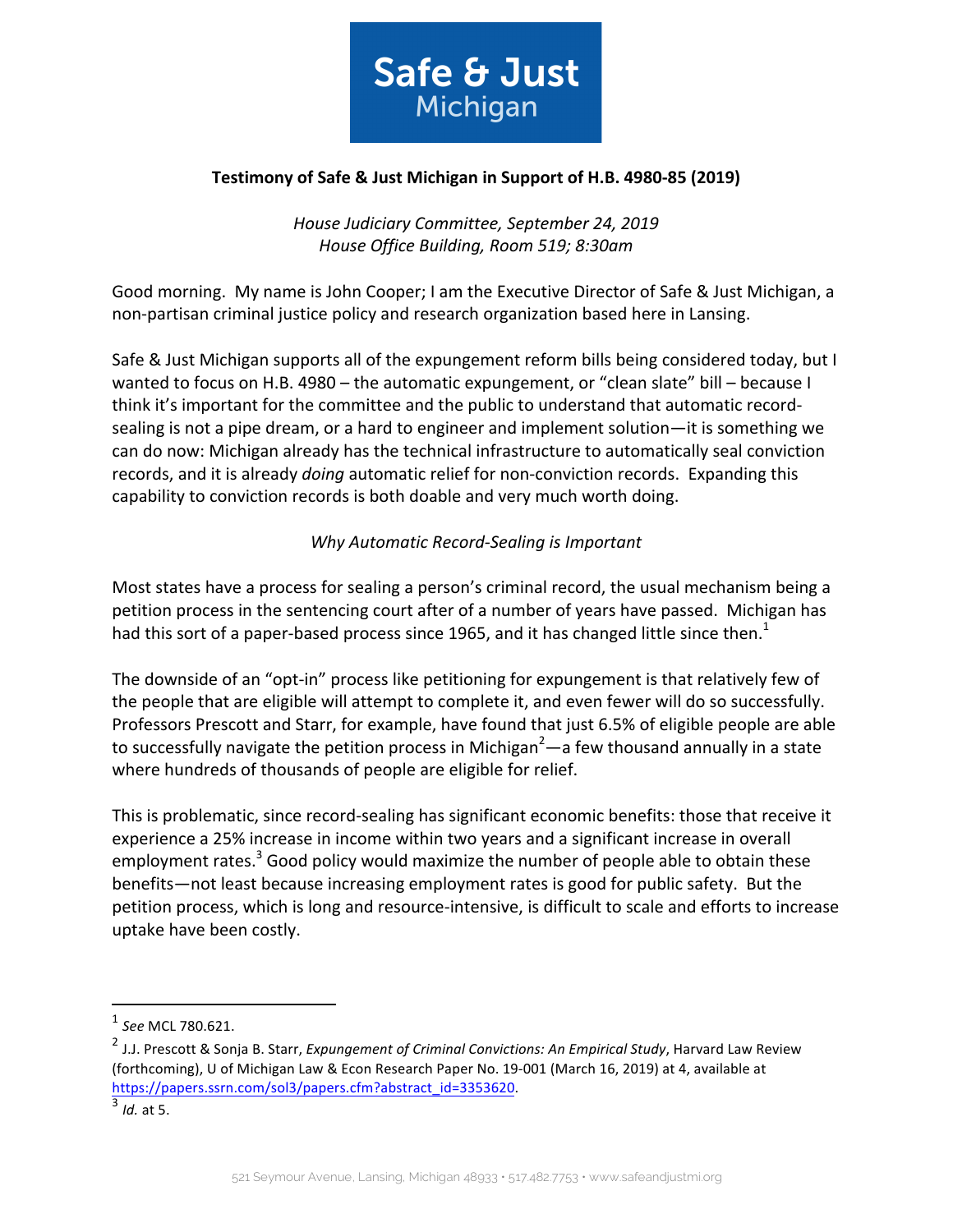# Safe & Just Michigan

To address the shortcomings of the petition process, states have begun to explore policies that benefit all eligible people by sealing eligible records automatically. Automatic sealing of conviction records is a relatively new concept: Pennsylvania became the first state to pass an automatic-sealing law in Spring 2018, and Utah and California (pending signature by the Governor) have followed suit in 2019.

The benefit of an automatic record-clearing policy is obvious: instead of 6.5% uptake, it has 100% uptake without a petition; and instead of a few thousand expungements per year, there are hundreds of thousands—which scales up not only the remedy but the associated economic benefits as well.

## *How Automatic Record-Sealing Could Work in Michigan*

The Michigan State Police (MSP) maintains Michigan's official criminal history repository. The database is organized around a person's electronic fingerprint, and includes arrest, charge, and conviction records. State law already requires automatic sealing of records of arrests and related charges that are dismissed before trial;<sup>4</sup> H.B. 4980 would simply extend this policy to conviction records.

To implement automatic sealing of conviction records, MSP could leverage their existing systems to identify convictions eligible for relief by running a computer script that applies the law that defines eligibility to the data. This would produce a list of convictions eligible for relief, and relief could be applied to those convictions by applying the relevant relief/disposition code.

MSP could then restrict public access to these eligible convictions, and generate a dataset of the convictions that are set aside and removed from public view.<sup>5</sup> MSP could then send this list in a standardized format to the courts, who could then update their own digital case records, as they do now, to denote that a case is restricted from public view. This restriction could then be applied to paper record requests.

 

<sup>&</sup>lt;sup>4</sup> See MCL 28.243(8): "If an individual is arrested for any crime and the charge or charges are dismissed before trial, both of the following apply:

<sup>(</sup>a) The arrest record shall be removed from the internet criminal history access tool (ICHAT).

<sup>(</sup>b) If the prosecutor of the case agrees at any time after the case is dismissed, or if the prosecutor of the case or the judge of the court in which the case was filed does not object within 60 days from the date an order of dismissal was entered for cases in which the order of dismissal is entered after the effective date of the amendatory act that added this subdivision, both of the following apply:

<sup>(</sup>i) The arrest record, all biometric data, and fingerprints shall be expunged or destroyed, or both, as appropriate.

<sup>(</sup>ii) Any entry concerning the charge shall be removed from the LEIN."

 $<sup>5</sup>$  Law enforcement agencies would maintain access to non-public records, as the expungement statute requires.</sup> *See* MCL 780.623(2).